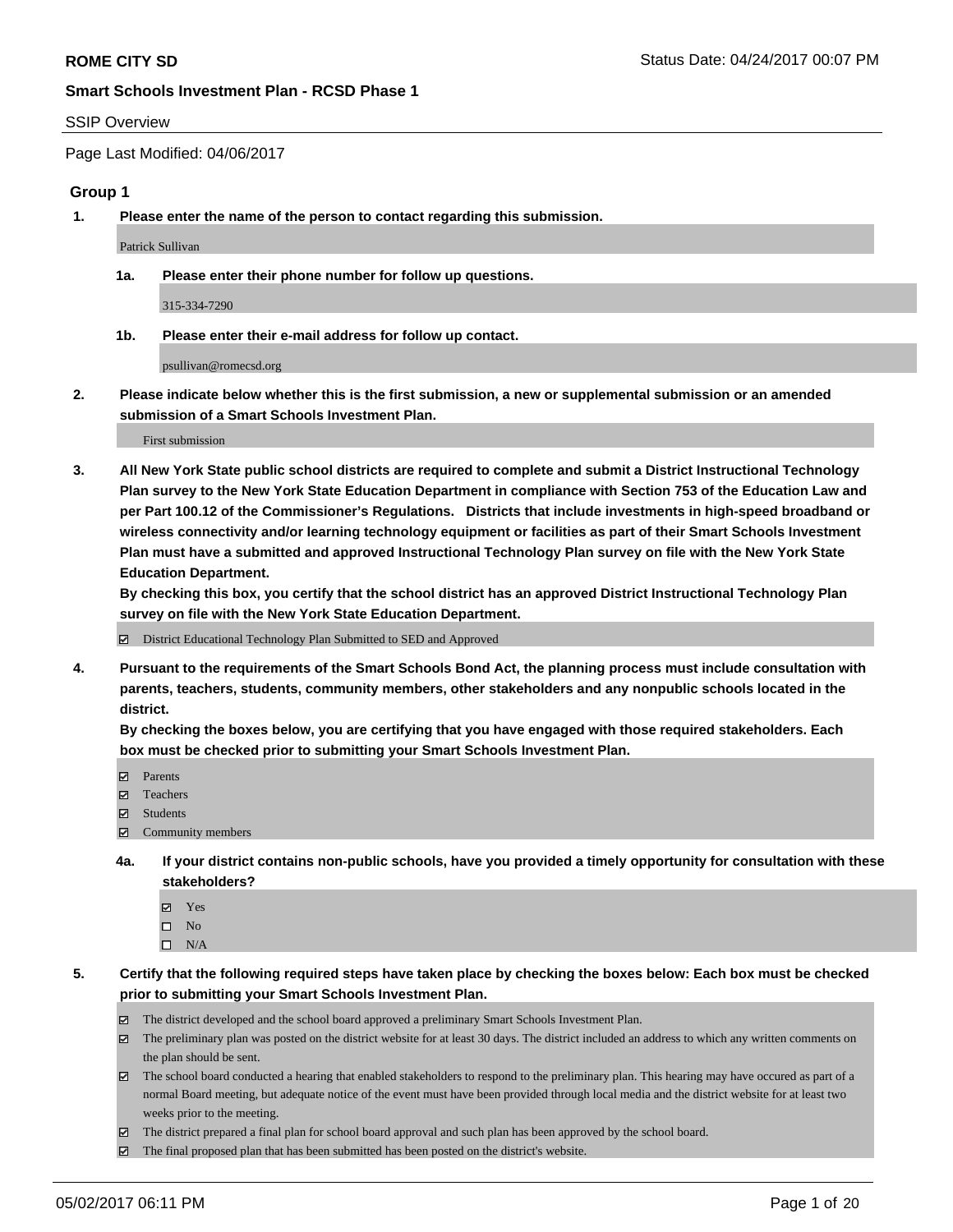### SSIP Overview

Page Last Modified: 04/06/2017

**5a. Please upload the proposed Smart Schools Investment Plan (SSIP) that was posted on the district's website, along with any supporting materials. Note that this should be different than your recently submitted Educational Technology Survey. The Final SSIP, as approved by the School Board, should also be posted on the website and remain there during the course of the projects contained therein.**

Smart School Investment Plan.pdf

**5b. Enter the webpage address where the final Smart Schools Investment Plan is posted. The Plan should remain posted for the life of the included projects.**

http://www.romecsd.org/

**6. Please enter an estimate of the total number of students and staff that will benefit from this Smart Schools Investment Plan based on the cumulative projects submitted to date.**

6,800

**7. An LEA/School District may partner with one or more other LEA/School Districts to form a consortium to pool Smart Schools Bond Act funds for a project that meets all other Smart School Bond Act requirements. Each school district participating in the consortium will need to file an approved Smart Schools Investment Plan for the project and submit a signed Memorandum of Understanding that sets forth the details of the consortium including the roles of each respective district.**

 $\Box$  The district plans to participate in a consortium to partner with other school district(s) to implement a Smart Schools project.

**8. Please enter the name and 6-digit SED Code for each LEA/School District participating in the Consortium.**

| <b>Partner LEA/District</b> | <b>ISED BEDS Code</b> |
|-----------------------------|-----------------------|
| (No Response)               | (No Response)         |

**9. Please upload a signed Memorandum of Understanding with all of the participating Consortium partners.**

(No Response)

**10. Your district's Smart Schools Bond Act Allocation is:**

\$6,016,740

**11. Enter the budget sub-allocations by category that you are submitting for approval at this time. If you are not budgeting SSBA funds for a category, please enter 0 (zero.) If the value entered is \$0, you will not be required to complete that survey question.**

|                                              | Sub-           |
|----------------------------------------------|----------------|
|                                              | Allocations    |
| <b>School Connectivity</b>                   | 1,116,431      |
| <b>Connectivity Projects for Communities</b> | $\overline{0}$ |
| Classroom Technology                         | $\overline{0}$ |
| Pre-Kindergarten Classrooms                  | $\Omega$       |
| Replace Transportable Classrooms             | $\overline{0}$ |
| <b>High-Tech Security Features</b>           | 0              |
| Totals:                                      | 1,116,431      |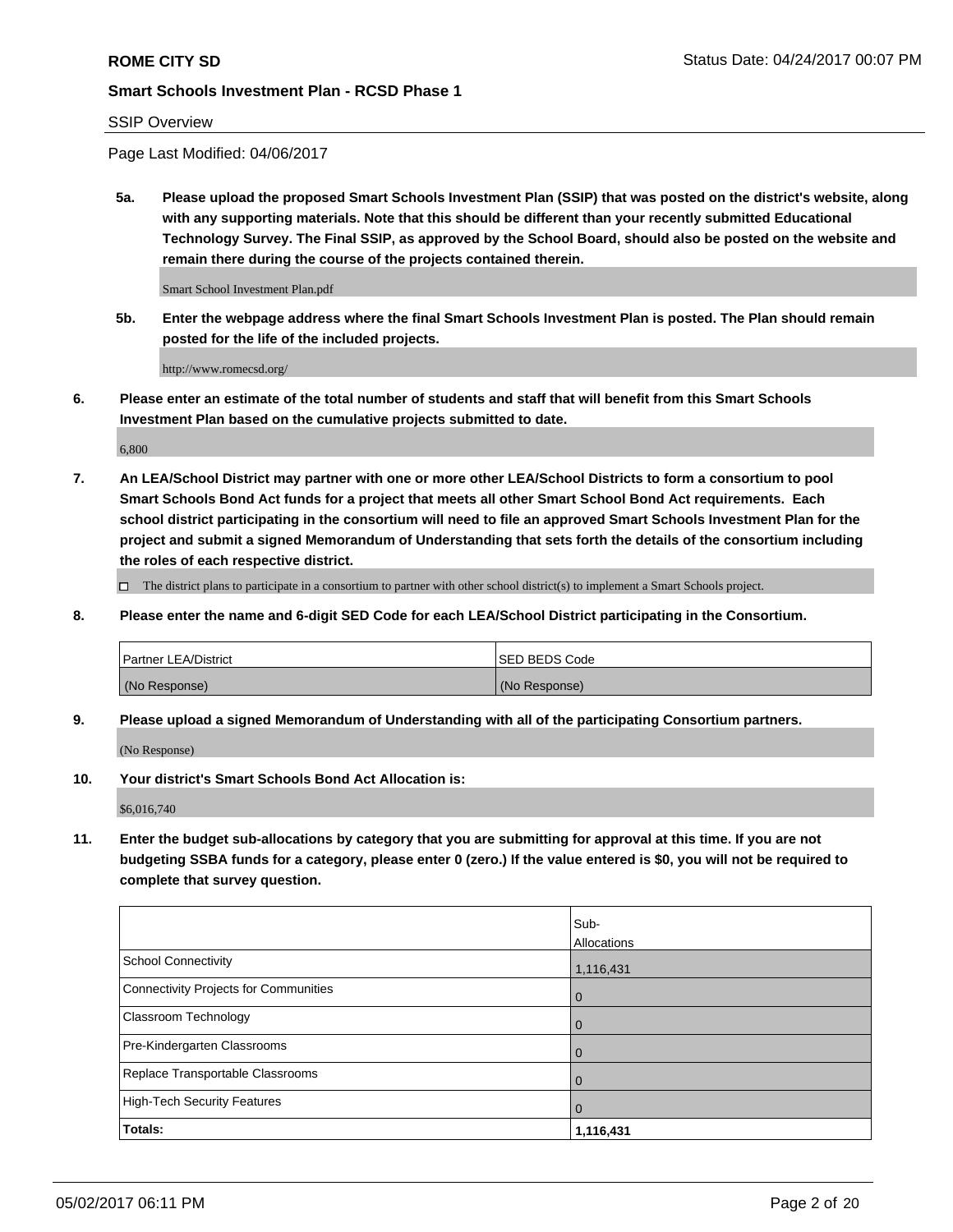## School Connectivity

Page Last Modified: 03/30/2017

## **Group 1**

- **1. In order for students and faculty to receive the maximum benefit from the technology made available under the Smart Schools Bond Act, their school buildings must possess sufficient connectivity infrastructure to ensure that devices can be used during the school day. Smart Schools Investment Plans must demonstrate that:**
	- **sufficient infrastructure that meets the Federal Communications Commission's 100 Mbps per 1,000 students standard currently exists in the buildings where new devices will be deployed, or**
	- **is a planned use of a portion of Smart Schools Bond Act funds, or**
	- **is under development through another funding source.**

**Smart Schools Bond Act funds used for technology infrastructure or classroom technology investments must increase the number of school buildings that meet or exceed the minimum speed standard of 100 Mbps per 1,000 students and staff within 12 months. This standard may be met on either a contracted 24/7 firm service or a "burstable" capability. If the standard is met under the burstable criteria, it must be:**

**1. Specifically codified in a service contract with a provider, and**

**2. Guaranteed to be available to all students and devices as needed, particularly during periods of high demand, such as computer-based testing (CBT) periods.**

**Please describe how your district already meets or is planning to meet this standard within 12 months of plan submission.**

The district currently meets the Federal Communications Commission speed requirement of 100 Mbps per 1,000 students. Our plan primarily focuses on increasing students' access to mobile technology in the classroom. In order to support our 1:1 initiative, we plan to use SBBA funds to increase our outgoing bandwidth to 10 Gbps. This will help ensure that our infrastructure can handle the increase in demands from the student devices.

- **1a. If a district believes that it will be impossible to meet this standard within 12 months, it may apply for a waiver of this requirement, as described on the Smart Schools website. The waiver must be filed and approved by SED prior to submitting this survey.**
	- By checking this box, you are certifying that the school district has an approved waiver of this requirement on file with the New York State Education Department.

#### **2. Connectivity Speed Calculator (Required)**

|                         | Number of<br><b>Students</b> | Multiply by<br>100 Kbps | Divide by 1000 Current Speed<br>to Convert to<br>Required<br>Speed in Mb | lin Mb | Expected<br>Speed to be<br>Attained Within   Required<br>12 Months | <b>Expected Date</b><br>When<br>Speed Will be<br>Met |
|-------------------------|------------------------------|-------------------------|--------------------------------------------------------------------------|--------|--------------------------------------------------------------------|------------------------------------------------------|
| <b>Calculated Speed</b> | 5,700                        | 570,000                 | 570                                                                      | 1024   | 10240                                                              | l (No<br>Response)                                   |

## **3. Describe how you intend to use Smart Schools Bond Act funds for high-speed broadband and/or wireless connectivity projects in school buildings.**

Technology will be used in the Rome City School district to promote 21st century skills and learning. Our primary technology goals are to increase communication, collaboration, creativity, and critical thinking amongst our students. Our district views technology as a tool that can help address the diverse needs of our students through personalized web-based instruction. A solid network infrastructure is essential to the success of any 1:1 or webbased learning initiative. Our network must be responsive and allow students and faculty to teach and learn in a variety of areas. We plan on replacing our switch infrastructure ncreasing our district's internal bandwidth to 10 Gbps which will ensure that each student has the bandwidth necessary to access a variety of applications throughout the school day. Many of our existing wireless access points are out dated. Our district plans on replacing all access points throughout our 10 school buildings and adding new access points as needed to saturate our instructional areas with 100% WiFi coverage. This will ensure that teaching and learning can happen anywhere and at anytime.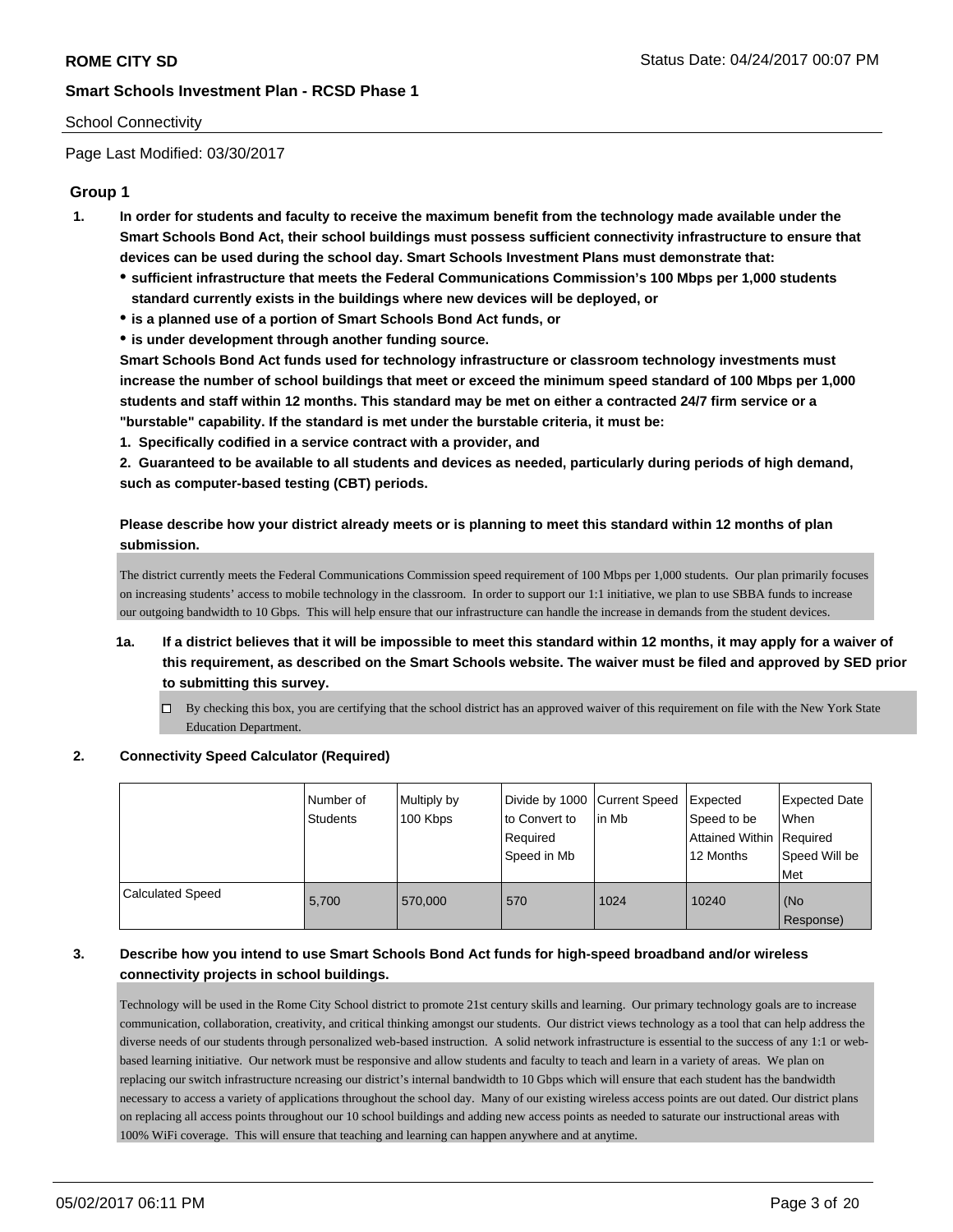#### School Connectivity

Page Last Modified: 03/30/2017

**4. Describe the linkage between the district's District Instructional Technology Plan and the proposed projects. (There should be a link between your response to this question and your response to Question 1 in Part E. Curriculum and Instruction "What are the district's plans to use digital connectivity and technology to improve teaching and learning?)**

Technology will help our district reduce barriers to teaching and learning that are common in traditional learning environments by providing anywhere access to classroom content, personal files, email, and content creation tools. Email, chat, and commenting features present in Office 365 will help increase communication amongst all stakeholders, thereby reducing any confusion that may be hindering student success. Cloud-based platforms like Office 365 are also device agnostic, meaning students can access classroom content from any device, including smartphones. The topic of equity will be further addressed by providing morning and after-school open access to mobile and desktop technology, thereby providing all students with equal access to technology.

Technology will also assist with the creation of personalized professional development through the use of cloud-based surveys and interactive, multimedia-based professional development. Essentially, the power of the cloud and technology will allow our professional development offerings to be streamlined and catered to the specific needs of our faculty and administration.

**5. If the district wishes to have students and staff access the Internet from wireless devices within the school building, or in close proximity to it, it must first ensure that it has a robust Wi-Fi network in place that has sufficient bandwidth to meet user demand.**

#### **Please describe how you have quantified this demand and how you plan to meet this demand.**

The district's bandwidth is monitored by reviewing network traffic during various periods of the school day. To guarantee that the district can support the increasing number of mobile devices added to the district network, we plan to increase the bandwidth and add additional access points, progressing towards full WiFi coverage in all instructional areas. When applicable, technology purchases will be modular and be able to meet current needs while also maintaining flexibility to adapt to future needs. As the district expands the network, it will research and implement preventive measures to protect the infrastructure from malfunction, unauthorized access, and misuse.

**6. As indicated on Page 5 of the guidance, the Office of Facilities Planning will have to conduct a preliminary review of all capital projects, including connectivity projects.**

**Please indicate on a separate row each project number given to you by the Office of Facilities Planning.**

| <b>Project Number</b> |  |
|-----------------------|--|
| 41-18-00-01-7-999-BA1 |  |

**7. Certain high-tech security and connectivity infrastructure projects may be eligible for an expedited review process as determined by the Office of Facilities Planning.**

#### **Was your project deemed eligible for streamlined review?**

Yes

**7a. Districts that choose the Streamlined Review Process will be required to certify that they have reviewed all installations with their licensed architect or engineer of record and provide that person's name and license number. The licensed professional must review the products and proposed method of installation prior to implementation and review the work during and after completion in order to affirm that the work was codecompliant, if requested.**

I certify that I have reviewed all installations with a licensed architect or engineer of record.

**8. Include the name and license number of the architect or engineer of record.**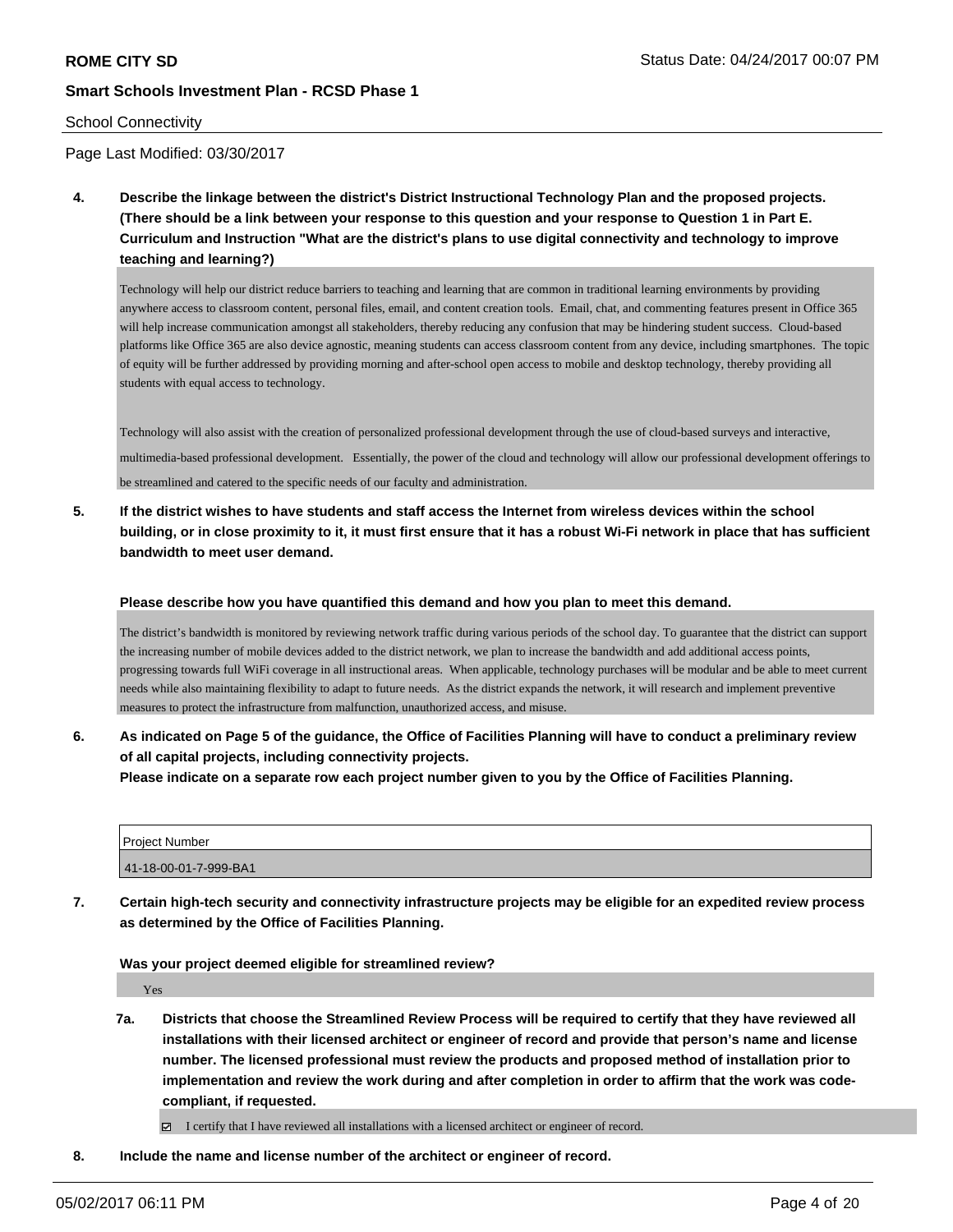### School Connectivity

Page Last Modified: 03/30/2017

| Name                    | License Number |
|-------------------------|----------------|
| <b>March Associates</b> | 22954          |

# **9. If you are submitting an allocation for School Connectivity complete this table. Note that the calculated Total at the bottom of the table must equal the Total allocation for this category that you**

**entered in the SSIP Overview overall budget.** 

|                                            | Sub-<br>Allocation |
|--------------------------------------------|--------------------|
| Network/Access Costs                       | 836,602            |
| <b>Outside Plant Costs</b>                 | 0                  |
| School Internal Connections and Components | 279,829            |
| Professional Services                      | 0                  |
| Testing                                    | 0                  |
| <b>Other Upfront Costs</b>                 | 0                  |
| <b>Other Costs</b>                         | 0                  |
| Totals:                                    | 1,116,431          |

**10. Please detail the type, quantity, per unit cost and total cost of the eligible items under each sub-category. This is especially important for any expenditures listed under the "Other" category. All expenditures must be eligible for tax-exempt financing to be reimbursed through the SSBA. Sufficient detail must be provided so that we can verify this is the case. If you have any questions, please contact us directly through smartschools@nysed.gov. NOTE: Wireless Access Points should be included in this category, not under Classroom Educational Technology, except those that will be loaned/purchased for nonpublic schools. Add rows under each sub-category for additional items, as needed.**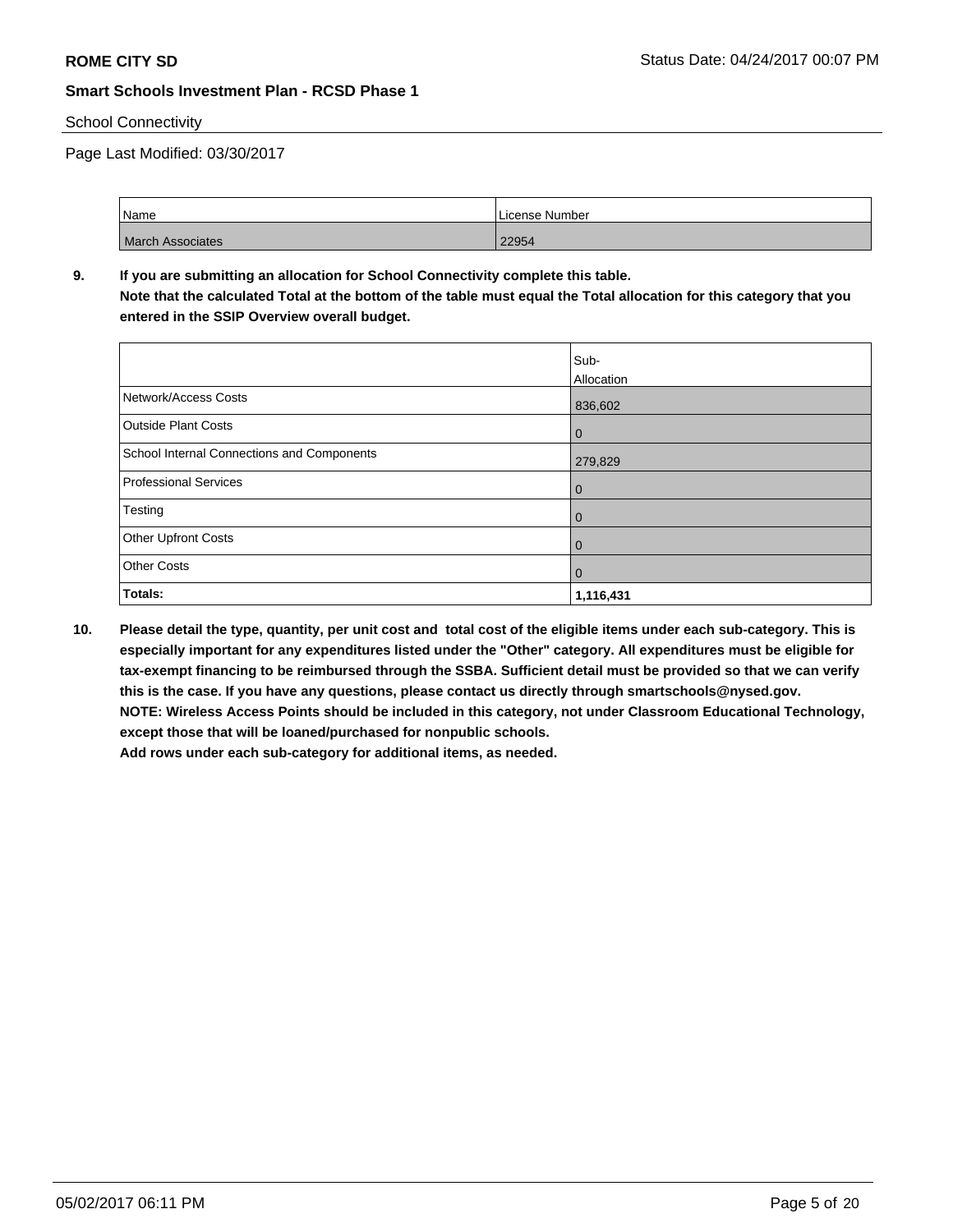# School Connectivity

| Select the allowable expenditure<br>type.<br>Repeat to add another item under | Item to be purchased        | Quantity       | Cost per Item | <b>Total Cost</b> |
|-------------------------------------------------------------------------------|-----------------------------|----------------|---------------|-------------------|
| each type.                                                                    |                             |                |               |                   |
| <b>Connections/Components</b>                                                 | SFP-H10GB-CU1M              | $\overline{c}$ | 92            | 184               |
| <b>Connections/Components</b>                                                 | SFP-H10GB-CU3M              | 4              | 46            | 184               |
| <b>Connections/Components</b>                                                 | SFP-H10GB-CU5M              | 15             | 69            | 1,035             |
| <b>Connections/Components</b>                                                 | Erate 80% SFP-10G-LR-S      | 15             | 175           | 2,625             |
| <b>Connections/Components</b>                                                 | Erate 80% SFP-10G-SR-SFP    | 106            | 59            | 6,254             |
| <b>Connections/Components</b>                                                 | PWR-C1-1100WAC/2            | 10             | 690           | 6,900             |
| <b>Connections/Components</b>                                                 | Erate 80% PWR-C1-1100WAC/2  | 48             | 138           | 6,624             |
| <b>Connections/Components</b>                                                 | Erate 80% STACK-T1-1M       | 10             | 18            | 180               |
| <b>Connections/Components</b>                                                 | Erate 80% PWR-C1-350WAC/2   | 4              | 46            | 184               |
| <b>Connections/Components</b>                                                 | Erate 80% Stack-T1-3M       | 88             | 28            | 2,464             |
| <b>Connections/Components</b>                                                 | QSFP-H40G-CU5M              | 4              | 172           | 688               |
| <b>Network/Access Costs</b>                                                   | Air-PSU1-770W               |                | 322           | 644               |
| <b>Network/Access Costs</b>                                                   | Air-AP3802I-A-K9            |                | 759           | 495,627           |
| <b>Network/Access Costs</b>                                                   | Erate 80% Air-AP3802I-A-K9  | 13             | 152           | 1,976             |
| <b>Connections/Components</b>                                                 | Erate 80% CAB-SPWR-150CM    | 90             | 18            | 1,620             |
| <b>Connections/Components</b>                                                 | Erate 80% CAB-SPWR-30CM     | 37             | 9             | 333               |
| <b>Network/Access Costs</b>                                                   | EDU-CT5520-K9               | 1              | 9,199         | 9,199             |
| <b>Network/Access Costs</b>                                                   | S68XAEK9-15201SY            | $\overline{c}$ | 4,599         | 9,198             |
| <b>Network/Access Costs</b>                                                   | WS-C3850-12XS-E             | 3              | 7,129         | 21,387            |
| <b>Connections/Components</b>                                                 | Erate 80% C3850-NM-2-10G    | 72             | 230           | 16,560            |
| <b>Connections/Components</b>                                                 | Erate 80% C3850-NM-2-1G     | 6              | 46            | 276               |
| <b>Network/Access Costs</b>                                                   | Erate 80% WS-C3850-12XS-E   | 1              | 1,426         | 1,426             |
| Network/Access Costs                                                          | Erate 80% WS-C3850-12X48U-L | 17             | 1,150         | 19,550            |
| <b>Network/Access Costs</b>                                                   | EDU-C3850-48U-L             | 1              | 5,243         | 5,243             |
| <b>Network/Access Costs</b>                                                   | Erate 80% EDU-C3850-48U-L   | 77             | 1,048         | 80,696            |
| <b>Connections/Components</b>                                                 | Erate 80% C6880-X-3KW-AC    | 4              | 184           | 736               |
| <b>Network/Access Costs</b>                                                   | C6680-X-LE-16P10G           | 3              | 8,739         | 26,217            |
| Network/Access Costs                                                          | Erate 80% C6680-x-LE-16P10G | 1              | 1,748         | 1,748             |
| <b>Network/Access Costs</b>                                                   | C6680-x-le                  | 2              | 15,638        | 31,276            |
| Network/Access Costs                                                          | Erate 80% C1-Air-CT5520-K9  | 1              | 1,840         | 1,840             |
| <b>Network/Access Costs</b>                                                   | N9K-c9372TX                 | 2              | 10,349        | 20,698            |
| Network/Access Costs                                                          | Erate 80% Air-AP-3802I-A-K9 | 16             | 181           | 2,896             |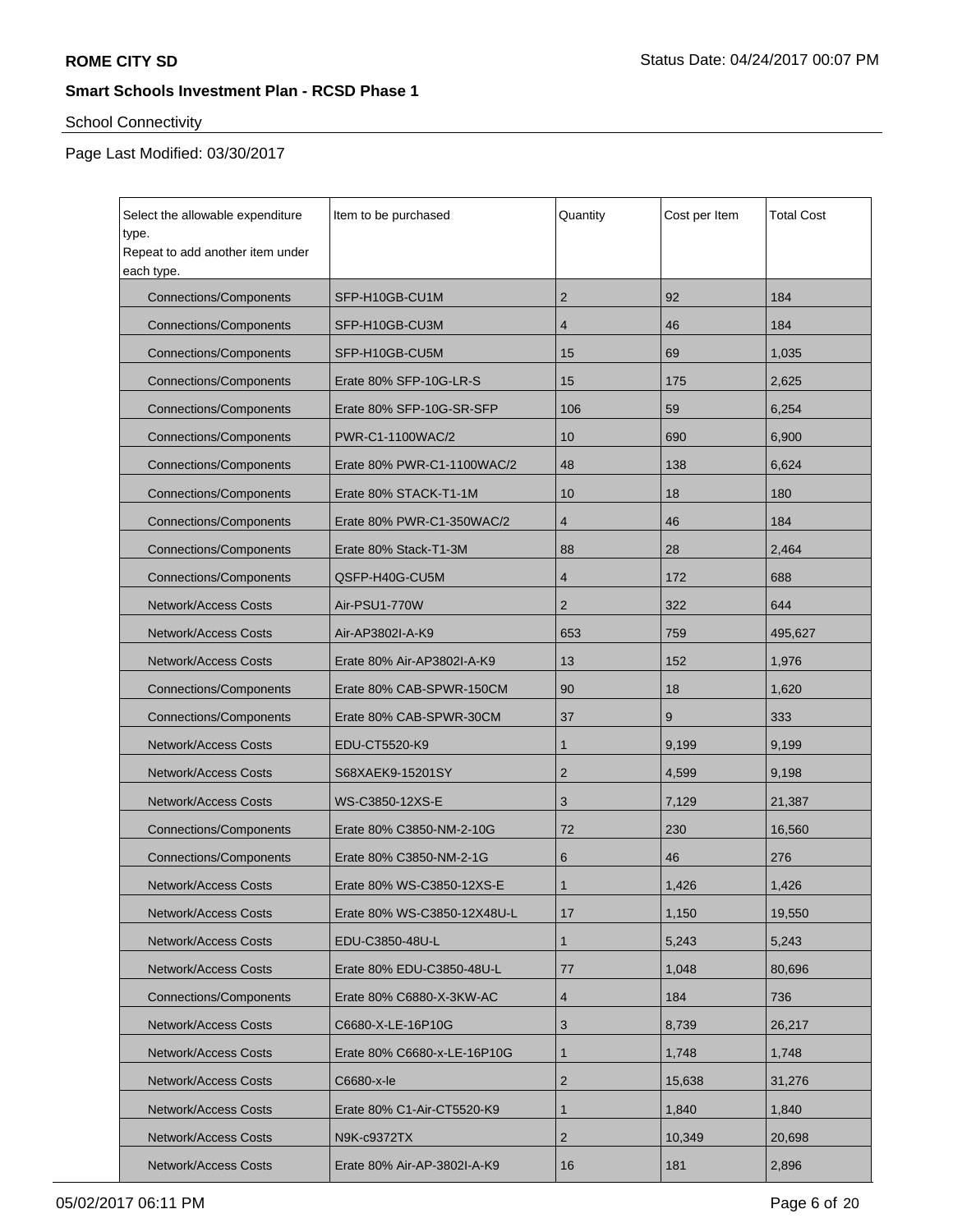# School Connectivity

| Select the allowable expenditure | Item to be purchased                    | Quantity       | Cost per Item | <b>Total Cost</b> |
|----------------------------------|-----------------------------------------|----------------|---------------|-------------------|
| type.                            |                                         |                |               |                   |
| Repeat to add another item under |                                         |                |               |                   |
| each type.                       |                                         |                |               |                   |
| Network/Access Costs             | Erate 80% WS-C3850-12X48U-L             | 3              | 1,375         | 4,125             |
| <b>Connections/Components</b>    | PWR-C1-1100WAC/2                        | 3              | 825           | 2,475             |
| <b>Connections/Components</b>    | Erate 80% C3850-NM-2-10G                | 3              | 275           | 825               |
| <b>Connections/Components</b>    | SFP-10G-LR-S                            | $\overline{7}$ | 1,045         | 7,315             |
| <b>Connections/Components</b>    | CAB-SPWR-150CM                          | 10             | 87            | 870               |
| <b>Connections/Components</b>    | CAB-SPWR-30CM                           | 2              | 44            | 88                |
| Network/Access Costs             | C1FPAIR500K9 Wireless Access Point 1682 |                | 138           | 94,116            |
|                                  | Required Licenses only                  |                |               |                   |
| <b>Connections/Components</b>    | C6880-X-NEBS-PAK                        | 2              | 46            | 92                |
| <b>Network/Access Costs</b>      | C819G-4G-VZ-K9                          | 10             | 874           | 8,740             |
| <b>Connections/Components</b>    | <b>PS-SNY-ADV</b>                       | 1              | 221,317       | 221,317           |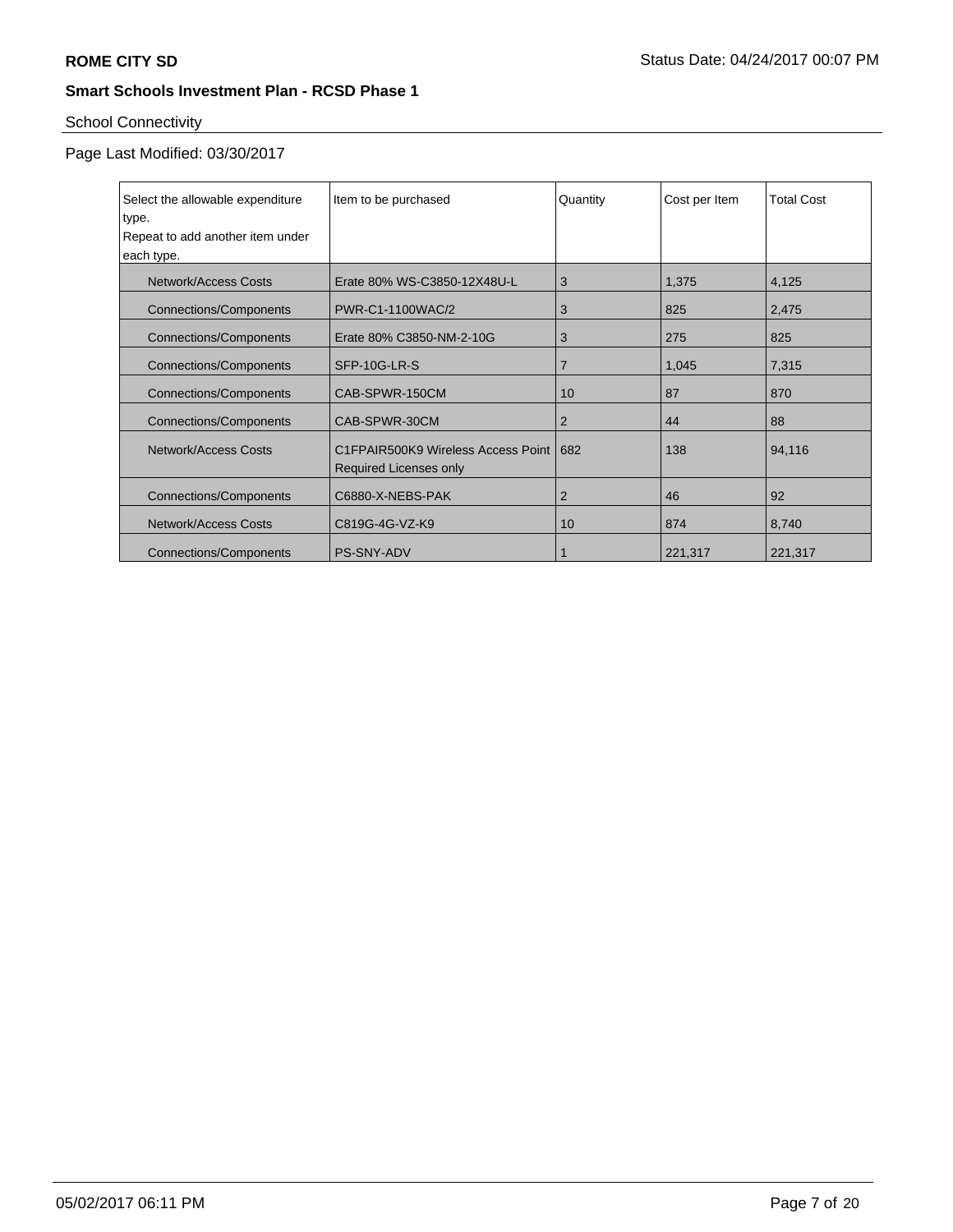Community Connectivity (Broadband and Wireless)

Page Last Modified: 03/30/2017

#### **Group 1**

**1. Describe how you intend to use Smart Schools Bond Act funds for high-speed broadband and/or wireless connectivity projects in the community.**

(No Response)

**2. Please describe how the proposed project(s) will promote student achievement and increase student and/or staff access to the Internet in a manner that enhances student learning and/or instruction outside of the school day and/or school building.**

(No Response)

**3. Community connectivity projects must comply with all the necessary local building codes and regulations (building and related permits are not required prior to plan submission).**

 $\Box$  I certify that we will comply with all the necessary local building codes and regulations.

**4. Please describe the physical location of the proposed investment.**

(No Response)

**5. Please provide the initial list of partners participating in the Community Connectivity Broadband Project, along with their Federal Tax Identification (Employer Identification) number.**

| <b>Project Partners</b> | Federal ID#     |
|-------------------------|-----------------|
| (No Response)           | l (No Response) |

**6. If you are submitting an allocation for Community Connectivity, complete this table. Note that the calculated Total at the bottom of the table must equal the Total allocation for this category that you entered in the SSIP Overview overall budget.**

|                                    | Sub-Allocation |
|------------------------------------|----------------|
| Network/Access Costs               | (No Response)  |
| Outside Plant Costs                | (No Response)  |
| Tower Costs                        | (No Response)  |
| <b>Customer Premises Equipment</b> | (No Response)  |
| <b>Professional Services</b>       | (No Response)  |
| Testing                            | (No Response)  |
| <b>Other Upfront Costs</b>         | (No Response)  |
| <b>Other Costs</b>                 | (No Response)  |
| Totals:                            | 0              |

**7. Please detail the type, quantity, per unit cost and total cost of the eligible items under each sub-category. This is especially important for any expenditures listed under the "Other" category. All expenditures must be capital-bond eligible to be reimbursed through the SSBA. If you have any questions, please contact us directly through smartschools@nysed.gov.**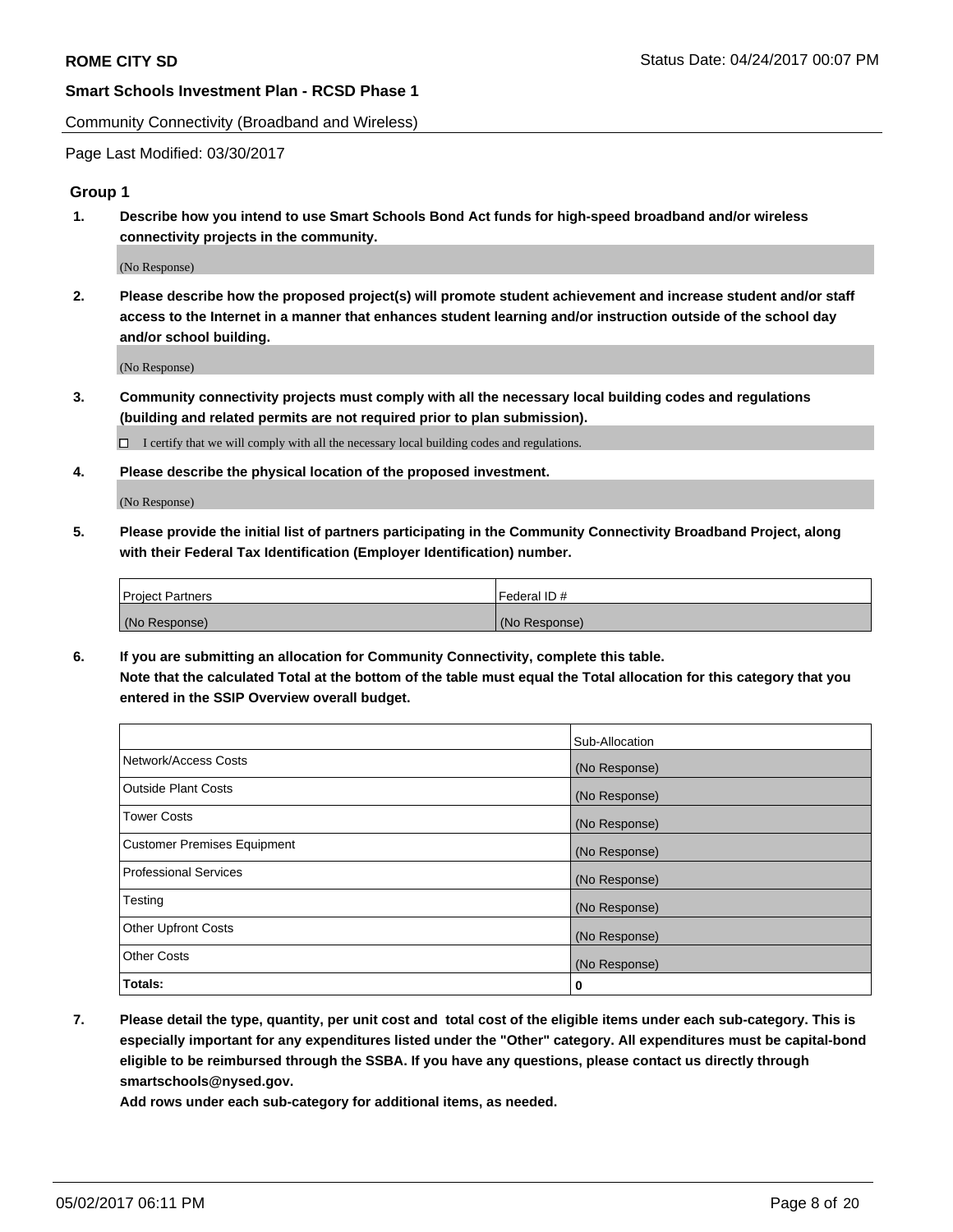Community Connectivity (Broadband and Wireless)

| Select the allowable expenditure<br>type.<br>Repeat to add another item under | Item to be purchased | Quantity      | Cost per Item | <b>Total Cost</b> |
|-------------------------------------------------------------------------------|----------------------|---------------|---------------|-------------------|
| each type.                                                                    |                      |               |               |                   |
| (No Response)                                                                 | (No Response)        | (No Response) | (No Response) | (No Response)     |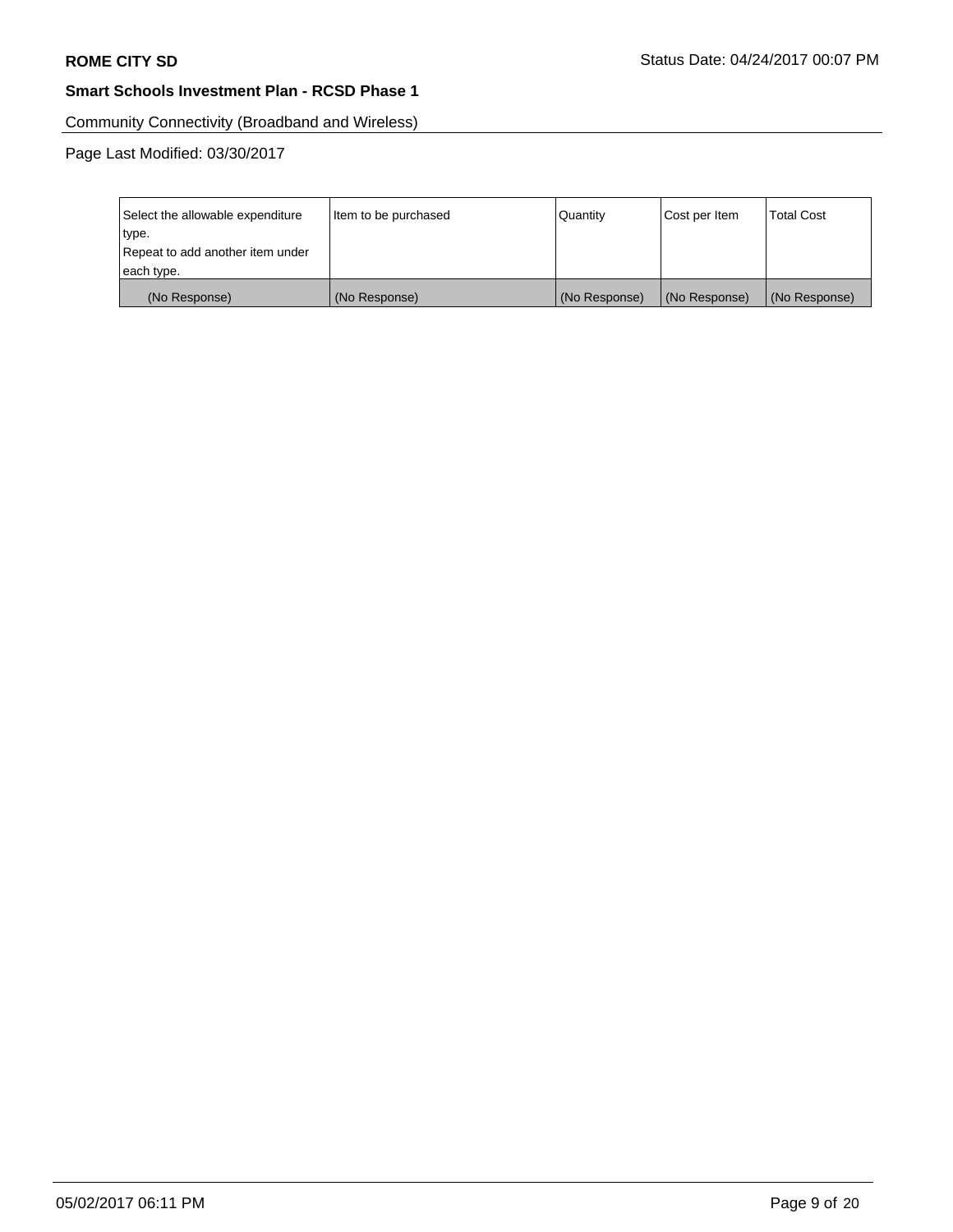## Classroom Learning Technology

Page Last Modified: 03/30/2017

## **Questions**

**1. In order for students and faculty to receive the maximum benefit from the technology made available under the Smart Schools Bond Act, their school buildings must possess sufficient connectivity infrastructure to ensure that devices can be used during the school day. Smart Schools Investment Plans must demonstrate that sufficient infrastructure that meets the Federal Communications Commission's 100 Mbps per 1,000 students standard currently exists in the buildings where new devices will be deployed, or is a planned use of a portion of Smart Schools Bond Act funds, or is under development through another funding source.**

**Smart Schools Bond Act funds used for technology infrastructure or classroom technology investments must increase the number of school buildings that meet or exceed the minimum speed standard of 100 Mbps per 1,000 students and staff within 12 months. This standard may be met on either a contracted 24/7 firm service or a "burstable" capability. If the standard is met under the burstable criteria, it must be:**

- **1. Specifically codified in a service contract with a provider, and**
- **2. Guaranteed to be available to all students and devices as needed, particularly during periods of high demand, such as computer-based testing (CBT) periods.**

**Please describe how your district already meets or is planning to meet this standard within 12 months of plan submission.**

(No Response)

- **1a. If a district believes that it will be impossible to meet this standard within 12 months, it may apply for a waiver of this requirement, as described on the Smart Schools website. The waiver must be filed and approved by SED prior to submitting this survey.**
	- $\Box$  By checking this box, you are certifying that the school district has an approved waiver of this requirement on file with the New York State Education Department.

#### **2. Connectivity Speed Calculator (Required)**

|                         | l Number of<br>Students | Multiply by<br>100 Kbps | Divide by 1000   Current Speed<br>to Convert to<br>Required<br>Speed in Mb | lin Mb           | Expected<br>Speed to be<br>Attained Within Required<br>12 Months | <b>Expected Date</b><br>When<br>Speed Will be<br>Met |
|-------------------------|-------------------------|-------------------------|----------------------------------------------------------------------------|------------------|------------------------------------------------------------------|------------------------------------------------------|
| <b>Calculated Speed</b> | (No<br>Response)        | (No Response)           | (No<br>Response)                                                           | (No<br>Response) | (No<br>Response)                                                 | (No<br>Response)                                     |

**3. If the district wishes to have students and staff access the Internet from wireless devices within the school building, or in close proximity to it, it must first ensure that it has a robust Wi-Fi network in place that has sufficient bandwidth to meet user demand.**

**Please describe how you have quantified this demand and how you plan to meet this demand.**

(No Response)

**4. All New York State public school districts are required to complete and submit an Instructional Technology Plan survey to the New York State Education Department in compliance with Section 753 of the Education Law and per Part 100.12 of the Commissioner's Regulations.**

**Districts that include educational technology purchases as part of their Smart Schools Investment Plan must have a submitted and approved Instructional Technology Plan survey on file with the New York State Education Department.**

 $\Box$  By checking this box, you are certifying that the school district has an approved Instructional Technology Plan survey on file with the New York State Education Department.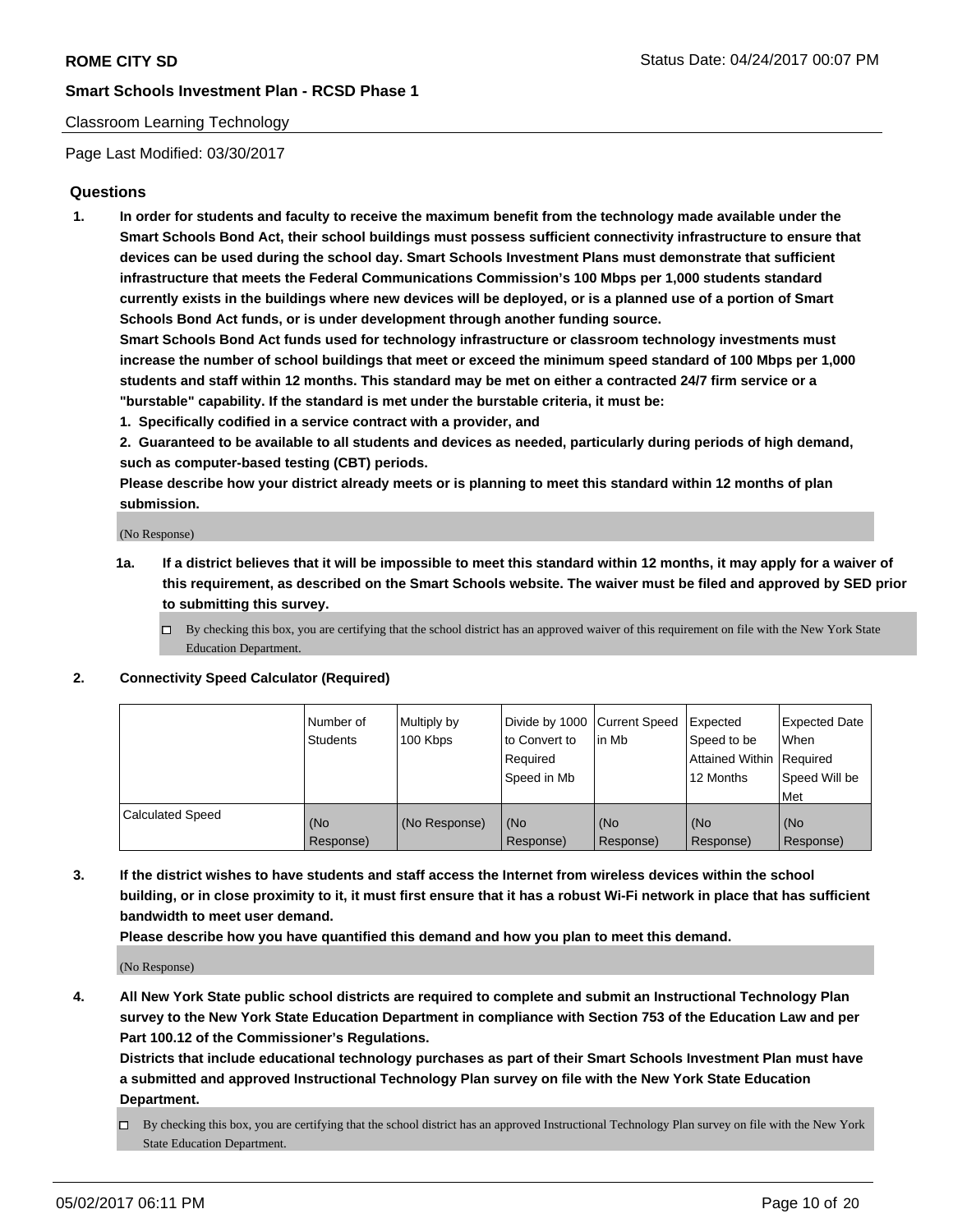#### Classroom Learning Technology

Page Last Modified: 03/30/2017

**5. Describe the devices you intend to purchase and their compatibility with existing or planned platforms or systems. Specifically address the adequacy of each facility's electrical, HVAC and other infrastructure necessary to install and support the operation of the planned technology.**

(No Response)

- **6. Describe how the proposed technology purchases will:**
	- **> enhance differentiated instruction;**
	- **> expand student learning inside and outside the classroom;**
	- **> benefit students with disabilities and English language learners; and**
	- **> contribute to the reduction of other learning gaps that have been identified within the district.**

**The expectation is that districts will place a priority on addressing the needs of students who struggle to succeed in a rigorous curriculum. Responses in this section should specifically address this concern and align with the district's Instructional Technology Plan (in particular Question 2 of E. Curriculum and Instruction: "Does the district's instructional technology plan address the needs of students with disabilities to ensure equitable access to instruction, materials and assessments?" and Question 3 of the same section: "Does the district's instructional technology plan address the provision of assistive technology specifically for students with disabilities to ensure access to and participation in the general curriculum?"**

(No Response)

**7. Where appropriate, describe how the proposed technology purchases will enhance ongoing communication with parents and other stakeholders and help the district facilitate technology-based regional partnerships, including distance learning and other efforts.**

(No Response)

**8. Describe the district's plan to provide professional development to ensure that administrators, teachers and staff can employ the technology purchased to enhance instruction successfully.**

**Note: This response should be aligned and expanded upon in accordance with your district's response to Question 1 of F. Professional Development of your Instructional Technology Plan: "Please provide a summary of professional development offered to teachers and staff, for the time period covered by this plan, to support technology to enhance teaching and learning. Please include topics, audience and method of delivery within your summary."**

(No Response)

- **9. Districts must contact the SUNY/CUNY teacher preparation program that supplies the largest number of the district's new teachers to request advice on innovative uses and best practices at the intersection of pedagogy and educational technology.**
	- By checking this box, you certify that you have contacted the SUNY/CUNY teacher preparation program that supplies the largest number of your new teachers to request advice on these issues.
	- **9a. Please enter the name of the SUNY or CUNY Institution that you contacted.**

(No Response)

**9b. Enter the primary Institution phone number.**

(No Response)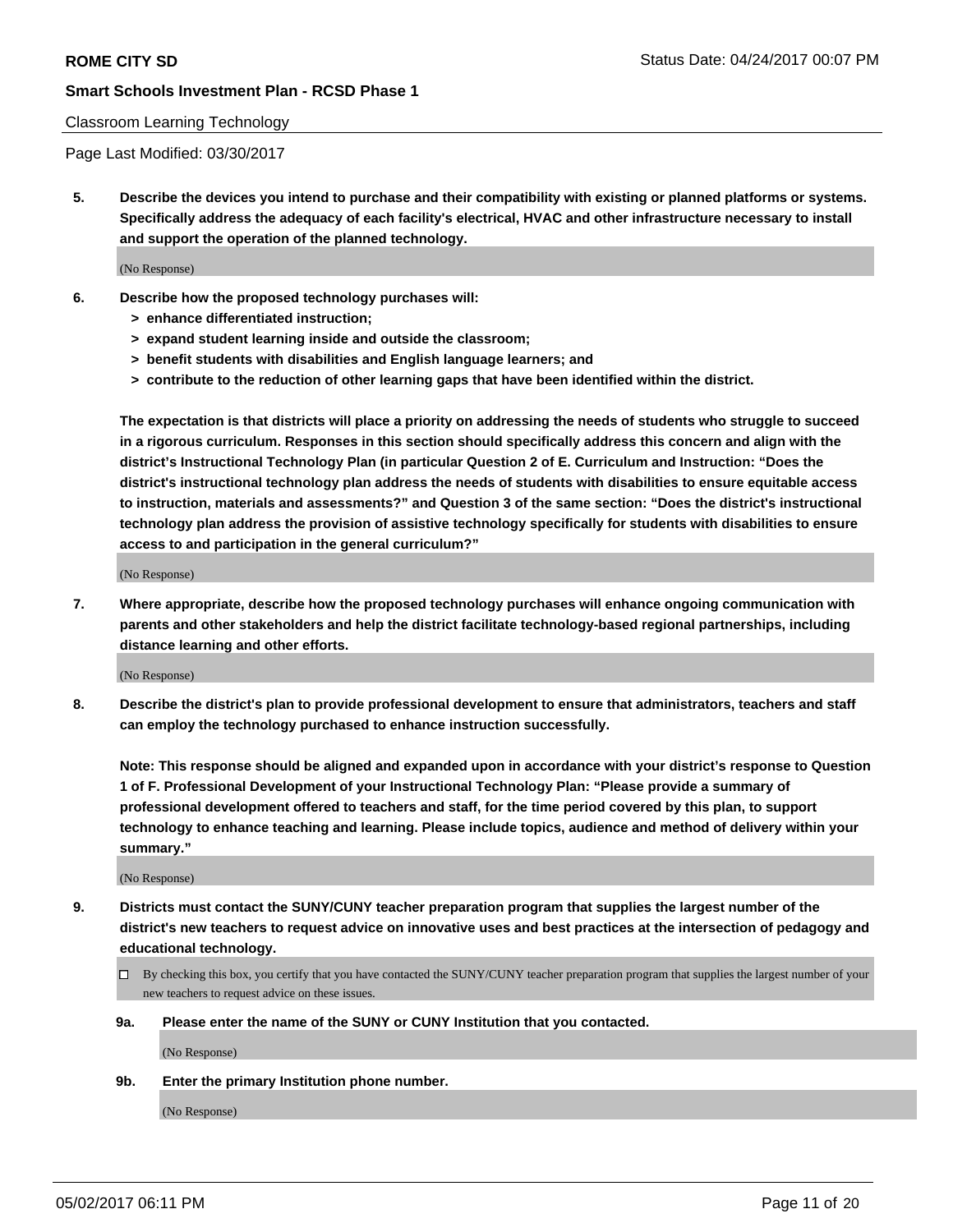#### Classroom Learning Technology

Page Last Modified: 03/30/2017

**9c. Enter the name of the contact person with whom you consulted and/or will be collaborating with on innovative uses of technology and best practices.**

(No Response)

**10. A district whose Smart Schools Investment Plan proposes the purchase of technology devices and other hardware must account for nonpublic schools in the district.**

**Are there nonpublic schools within your school district?**

Yes

 $\square$  No

**11. Nonpublic Classroom Technology Loan Calculator**

**The Smart Schools Bond Act provides that any Classroom Learning Technology purchases made using Smart Schools funds shall be lent, upon request, to nonpublic schools in the district. However, no school district shall be required to loan technology in amounts greater than the total obtained and spent on technology pursuant to the Smart Schools Bond Act and the value of such loan may not exceed the total of \$250 multiplied by the nonpublic school enrollment in the base year at the time of enactment.**

**See:**

**http://www.p12.nysed.gov/mgtserv/smart\_schools/docs/Smart\_Schools\_Bond\_Act\_Guidance\_04.27.15\_Final.pdf.**

|                                       | 1. Classroom<br>Technology | l 2. Public<br>Enrollment | 3. Nonpublic<br>Enrollment | l 4. Sum of<br>Public and | 15. Total Per<br>Pupil Sub- | 6. Total<br>Nonpublic Loan                                                                    |
|---------------------------------------|----------------------------|---------------------------|----------------------------|---------------------------|-----------------------------|-----------------------------------------------------------------------------------------------|
|                                       | Sub-allocation             | $(2014-15)$               | $(2014-15)$                | l Nonpublic               | allocation                  | Amount                                                                                        |
|                                       |                            |                           |                            | Enrollment                |                             |                                                                                               |
| Calculated Nonpublic Loan<br>  Amount |                            |                           |                            |                           |                             | (No Response)   (No Response)   (No Response)   (No Response)   (No Response)   (No Response) |

**12. To ensure the sustainability of technology purchases made with Smart Schools funds, districts must demonstrate a long-term plan to maintain and replace technology purchases supported by Smart Schools Bond Act funds. This sustainability plan shall demonstrate a district's capacity to support recurring costs of use that are ineligible for Smart Schools Bond Act funding such as device maintenance, technical support, Internet and wireless fees, maintenance of hotspots, staff professional development, building maintenance and the replacement of incidental items. Further, such a sustainability plan shall include a long-term plan for the replacement of purchased devices and equipment at the end of their useful life with other funding sources.**

 $\Box$  By checking this box, you certify that the district has a sustainability plan as described above.

**13. Districts must ensure that devices purchased with Smart Schools Bond funds will be distributed, prepared for use, maintained and supported appropriately. Districts must maintain detailed device inventories in accordance with generally accepted accounting principles.**

By checking this box, you certify that the district has a distribution and inventory management plan and system in place.

**14. If you are submitting an allocation for Classroom Learning Technology complete this table. Note that the calculated Total at the bottom of the table must equal the Total allocation for this category that you entered in the SSIP Overview overall budget.**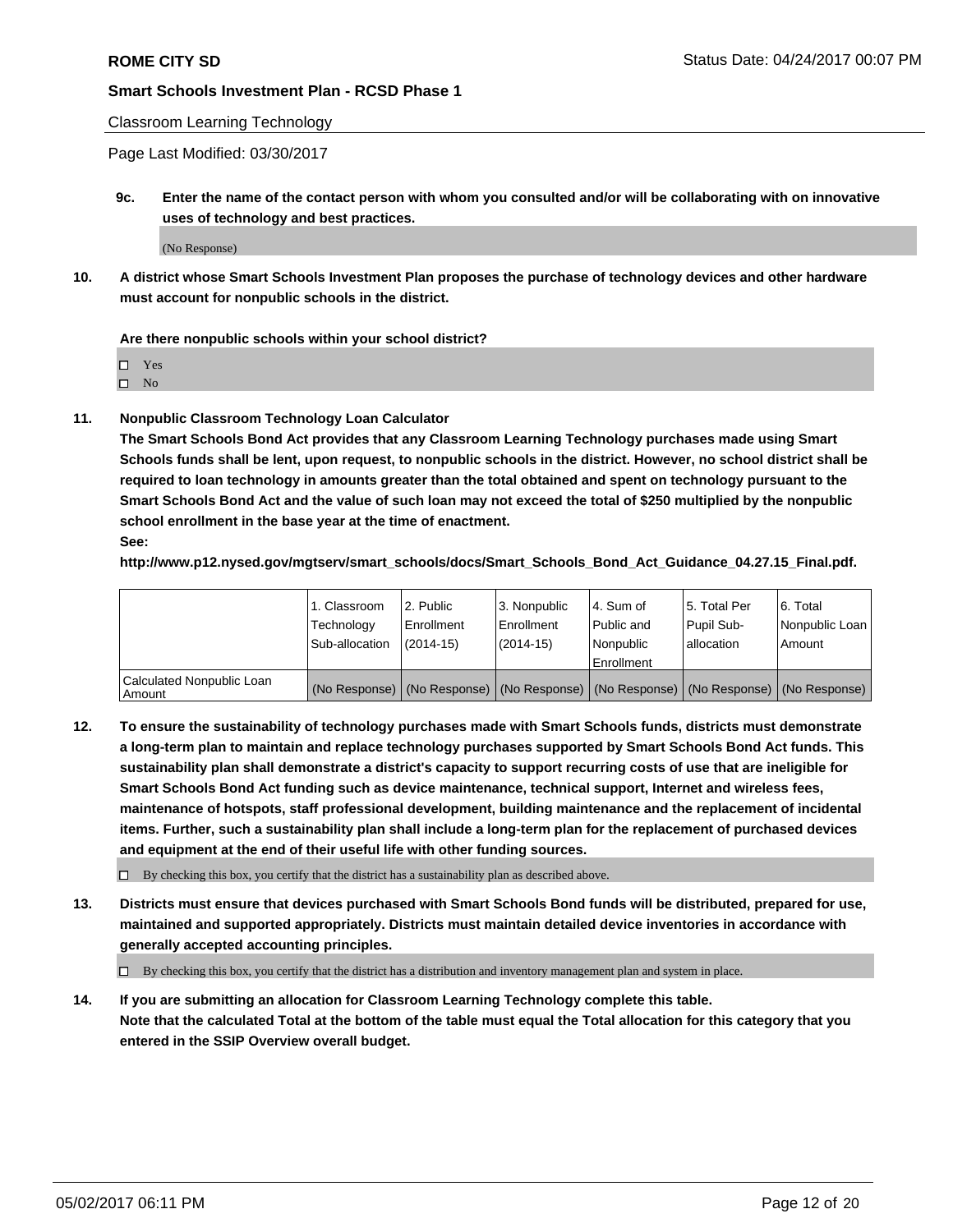## Classroom Learning Technology

Page Last Modified: 03/30/2017

|                          | Sub-Allocation |
|--------------------------|----------------|
| Interactive Whiteboards  | (No Response)  |
| Computer Servers         | (No Response)  |
| <b>Desktop Computers</b> | (No Response)  |
| <b>Laptop Computers</b>  | (No Response)  |
| <b>Tablet Computers</b>  | (No Response)  |
| <b>Other Costs</b>       | (No Response)  |
| Totals:                  | 0              |

**15. Please detail the type, quantity, per unit cost and total cost of the eligible items under each sub-category. This is especially important for any expenditures listed under the "Other" category. All expenditures must be capital-bond eligible to be reimbursed through the SSBA. If you have any questions, please contact us directly through smartschools@nysed.gov.**

**Please specify in the "Item to be Purchased" field which specific expenditures and items are planned to meet the district's nonpublic loan requirement, if applicable.**

**NOTE: Wireless Access Points that will be loaned/purchased for nonpublic schools should ONLY be included in this category, not under School Connectivity, where public school districts would list them.**

| type.<br>Repeat to add another item under |               |               |               |               |
|-------------------------------------------|---------------|---------------|---------------|---------------|
| each type.                                |               |               |               |               |
| (No Response)                             | (No Response) | (No Response) | (No Response) | (No Response) |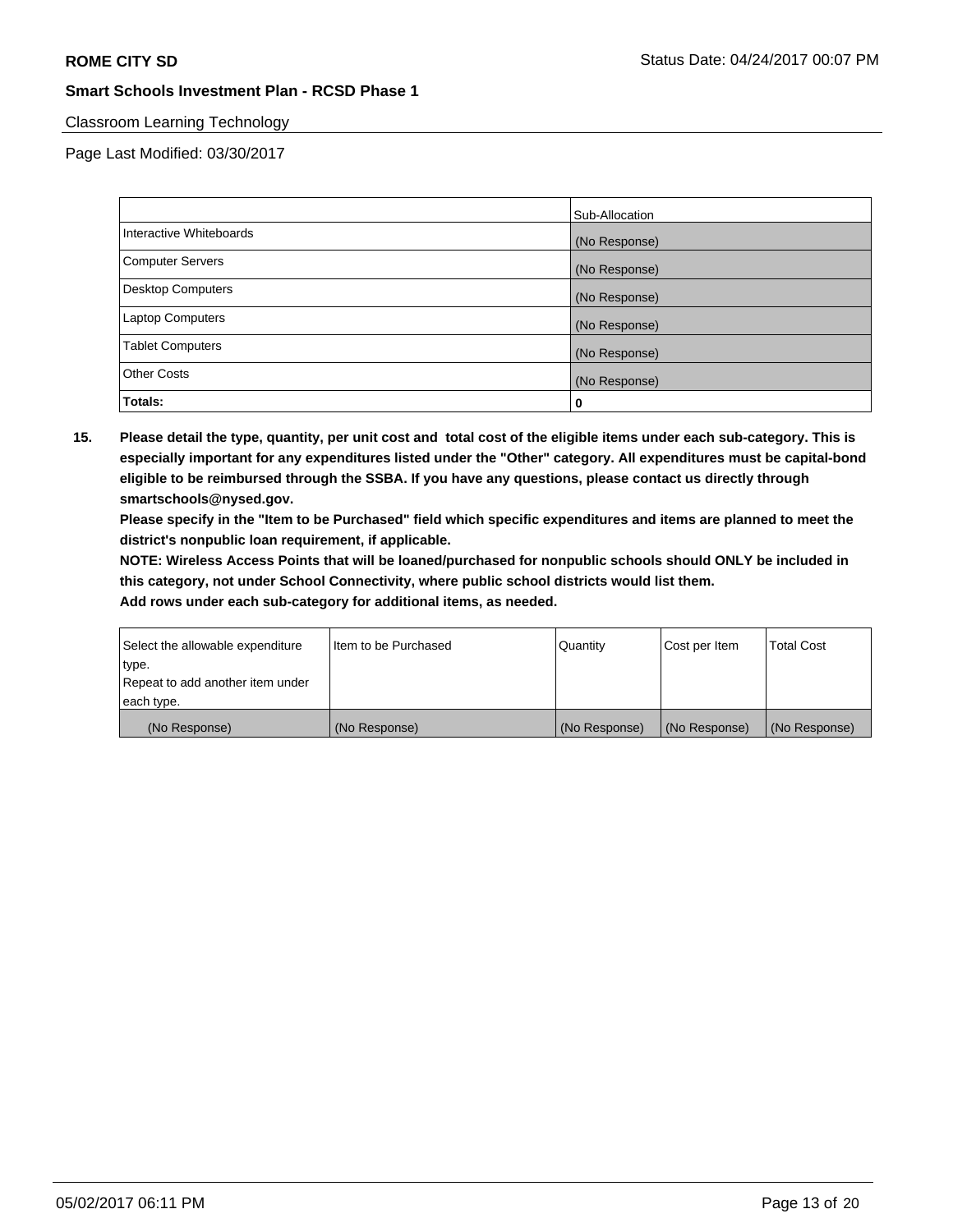#### Pre-Kindergarten Classrooms

Page Last Modified: 03/30/2017

#### **Group 1**

**1. Provide information regarding how and where the district is currently serving pre-kindergarten students and justify the need for additional space with enrollment projections over 3 years.**

(No Response)

- **2. Describe the district's plan to construct, enhance or modernize education facilities to accommodate prekindergarten programs. Such plans must include:**
	- **Specific descriptions of what the district intends to do to each space;**
	- **An affirmation that pre-kindergarten classrooms will contain a minimum of 900 square feet per classroom;**
	- **The number of classrooms involved;**
	- **The approximate construction costs per classroom; and**
	- **Confirmation that the space is district-owned or has a long-term lease that exceeds the probable useful life of the improvements.**

(No Response)

**3. Smart Schools Bond Act funds may only be used for capital construction costs. Describe the type and amount of additional funds that will be required to support ineligible ongoing costs (e.g. instruction, supplies) associated with any additional pre-kindergarten classrooms that the district plans to add.**

(No Response)

**4. All plans and specifications for the erection, repair, enlargement or remodeling of school buildings in any public school district in the State must be reviewed and approved by the Commissioner. Districts that plan capital projects using their Smart Schools Bond Act funds will undergo a Preliminary Review Process by the Office of Facilities Planning.**

**Please indicate on a separate row each project number given to you by the Office of Facilities Planning.**

| Project Number |  |
|----------------|--|
| (No Response)  |  |

**5. If you have made an allocation for Pre-Kindergarten Classrooms, complete this table. Note that the calculated Total at the bottom of the table must equal the Total allocation for this category that you entered in the SSIP Overview overall budget.**

| Totals:                                  | 0              |
|------------------------------------------|----------------|
| Other Costs                              | (No Response)  |
| Enhance/Modernize Educational Facilities | (No Response)  |
| Construct Pre-K Classrooms               | (No Response)  |
|                                          | Sub-Allocation |

**6. Please detail the type, quantity, per unit cost and total cost of the eligible items under each sub-category. This is especially important for any expenditures listed under the "Other" category. All expenditures must be capital-bond eligible to be reimbursed through the SSBA. If you have any questions, please contact us directly through smartschools@nysed.gov.**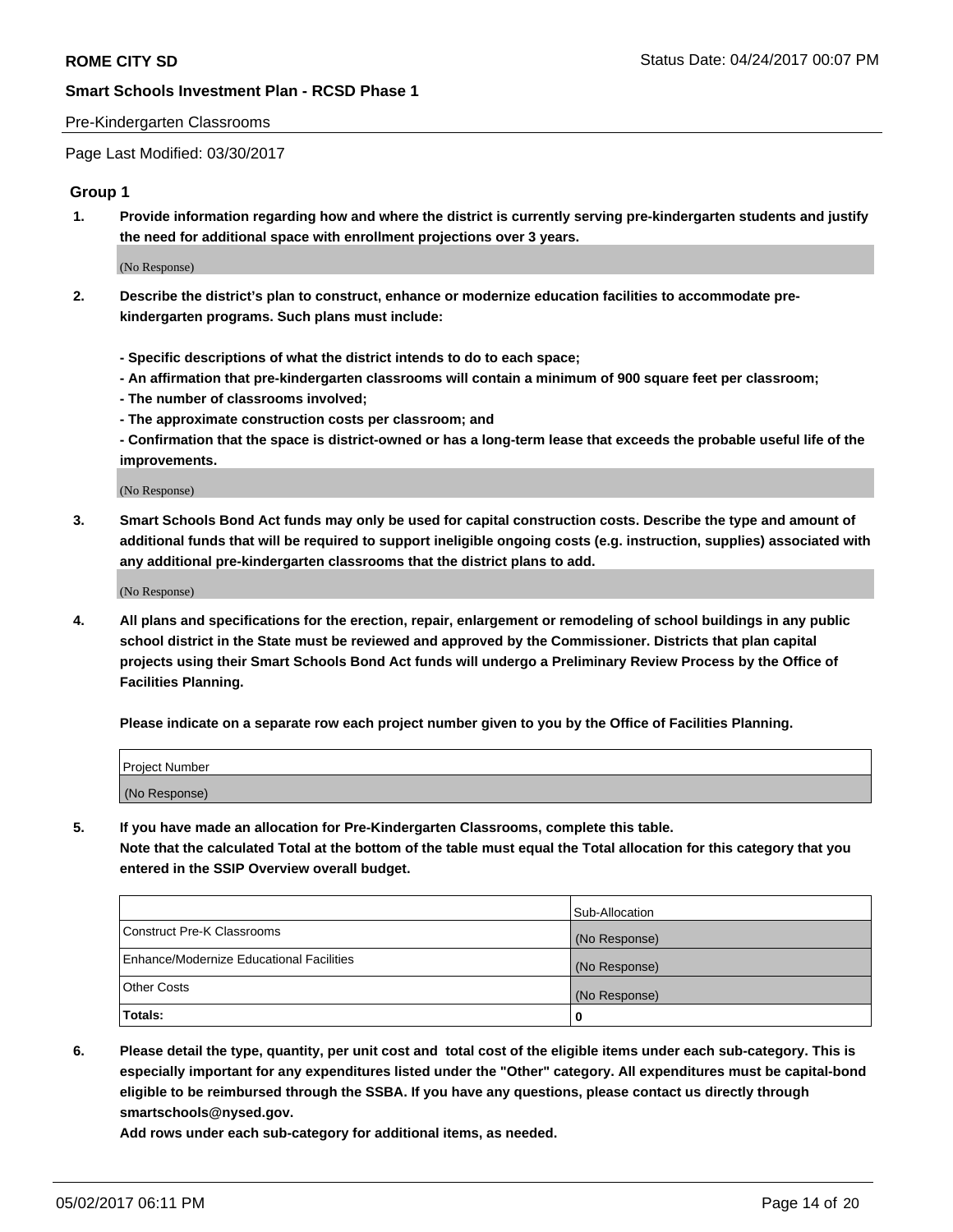# Pre-Kindergarten Classrooms

| Select the allowable expenditure | Item to be purchased | Quantity      | Cost per Item | <b>Total Cost</b> |
|----------------------------------|----------------------|---------------|---------------|-------------------|
| type.                            |                      |               |               |                   |
| Repeat to add another item under |                      |               |               |                   |
| each type.                       |                      |               |               |                   |
| (No Response)                    | (No Response)        | (No Response) | (No Response) | (No Response)     |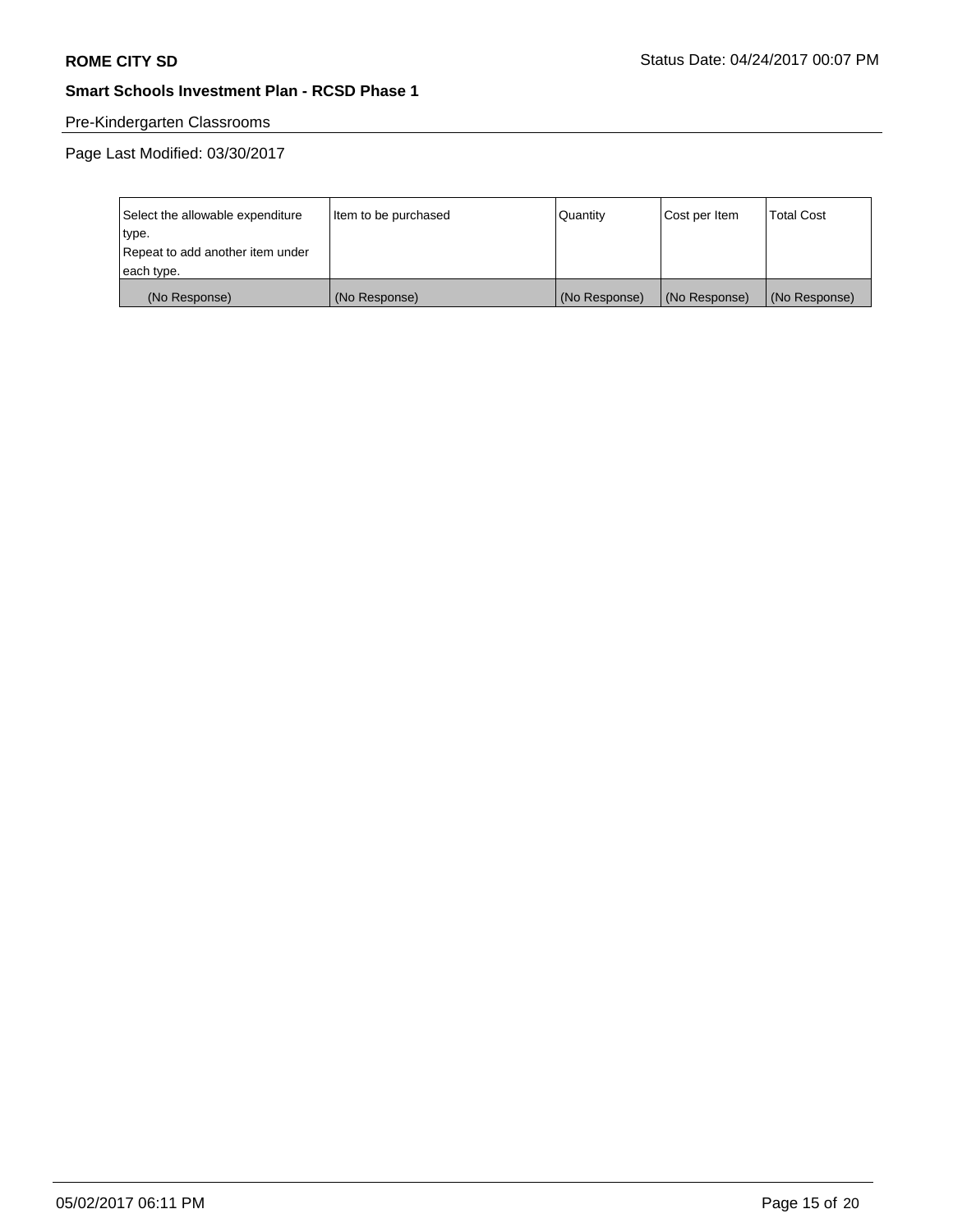#### Replace Transportable Classrooms

Page Last Modified: 03/30/2017

#### **Group 1**

**1. Describe the district's plan to construct, enhance or modernize education facilities to provide high-quality instructional space by replacing transportable classrooms.**

(No Response)

**2. All plans and specifications for the erection, repair, enlargement or remodeling of school buildings in any public school district in the State must be reviewed and approved by the Commissioner. Districts that plan capital projects using their Smart Schools Bond Act funds will undergo a Preliminary Review Process by the Office of Facilities Planning.**

**Please indicate on a separate row each project number given to you by the Office of Facilities Planning.**

| Project Number |  |
|----------------|--|
| (No Response)  |  |

**3. For large projects that seek to blend Smart Schools Bond Act dollars with other funds, please note that Smart Schools Bond Act funds can be allocated on a pro rata basis depending on the number of new classrooms built that directly replace transportable classroom units.**

**If a district seeks to blend Smart Schools Bond Act dollars with other funds describe below what other funds are being used and what portion of the money will be Smart Schools Bond Act funds.**

(No Response)

**4. If you have made an allocation for Replace Transportable Classrooms, complete this table. Note that the calculated Total at the bottom of the table must equal the Total allocation for this category that you entered in the SSIP Overview overall budget.**

|                                                | Sub-Allocation |
|------------------------------------------------|----------------|
| Construct New Instructional Space              | (No Response)  |
| Enhance/Modernize Existing Instructional Space | (No Response)  |
| Other Costs                                    | (No Response)  |
| Totals:                                        | $\Omega$       |

**5. Please detail the type, quantity, per unit cost and total cost of the eligible items under each sub-category. This is especially important for any expenditures listed under the "Other" category. All expenditures must be capital-bond eligible to be reimbursed through the SSBA. If you have any questions, please contact us directly through smartschools@nysed.gov.**

| Select the allowable expenditure | Item to be purchased | Quantity      | Cost per Item | <b>Total Cost</b> |
|----------------------------------|----------------------|---------------|---------------|-------------------|
| type.                            |                      |               |               |                   |
| Repeat to add another item under |                      |               |               |                   |
| each type.                       |                      |               |               |                   |
| (No Response)                    | (No Response)        | (No Response) | (No Response) | (No Response)     |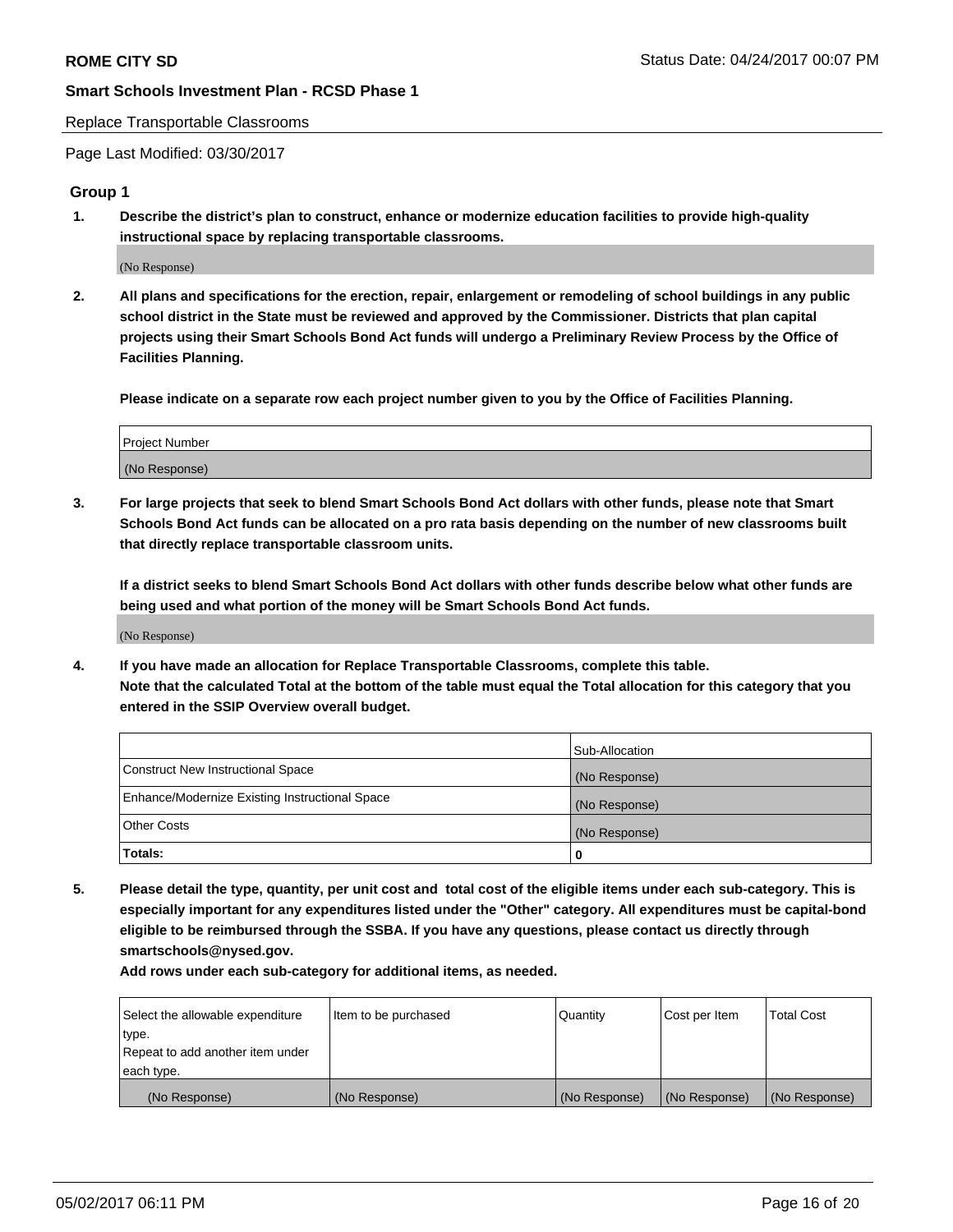#### High-Tech Security Features

Page Last Modified: 03/30/2017

### **Group 1**

**1. Describe how you intend to use Smart Schools Bond Act funds to install high-tech security features in school buildings and on school campuses.**

(No Response)

**2. All plans and specifications for the erection, repair, enlargement or remodeling of school buildings in any public school district in the State must be reviewed and approved by the Commissioner. Districts that plan capital projects using their Smart Schools Bond Act funds will undergo a Preliminary Review Process by the Office of Facilities Planning.** 

**Please indicate on a separate row each project number given to you by the Office of Facilities Planning.**

| Project Number |  |
|----------------|--|
|                |  |
|                |  |
|                |  |
| (No Response)  |  |
|                |  |

- **3. Was your project deemed eligible for streamlined Review?**
	- Yes  $\hfill \square$  No
- **4. Include the name and license number of the architect or engineer of record.**

| <b>Name</b>   | License Number |
|---------------|----------------|
| (No Response) | (No Response)  |

**5. If you have made an allocation for High-Tech Security Features, complete this table. Note that the calculated Total at the bottom of the table must equal the Total allocation for this category that you entered in the SSIP Overview overall budget.**

|                                                      | Sub-Allocation |
|------------------------------------------------------|----------------|
| Capital-Intensive Security Project (Standard Review) | (No Response)  |
| Electronic Security System                           | (No Response)  |
| <b>Entry Control System</b>                          | (No Response)  |
| Approved Door Hardening Project                      | (No Response)  |
| <b>Other Costs</b>                                   | (No Response)  |
| Totals:                                              | 0              |

**6. Please detail the type, quantity, per unit cost and total cost of the eligible items under each sub-category. This is especially important for any expenditures listed under the "Other" category. All expenditures must be capital-bond eligible to be reimbursed through the SSBA. If you have any questions, please contact us directly through smartschools@nysed.gov.**

| (No Response)                    | (No Response)        | (No Response)   | (No Response) | (No Response)     |
|----------------------------------|----------------------|-----------------|---------------|-------------------|
| each type.                       |                      |                 |               |                   |
| Repeat to add another item under |                      |                 |               |                   |
| type.                            |                      |                 |               |                   |
| Select the allowable expenditure | Item to be purchased | <b>Quantity</b> | Cost per Item | <b>Total Cost</b> |
|                                  |                      |                 |               |                   |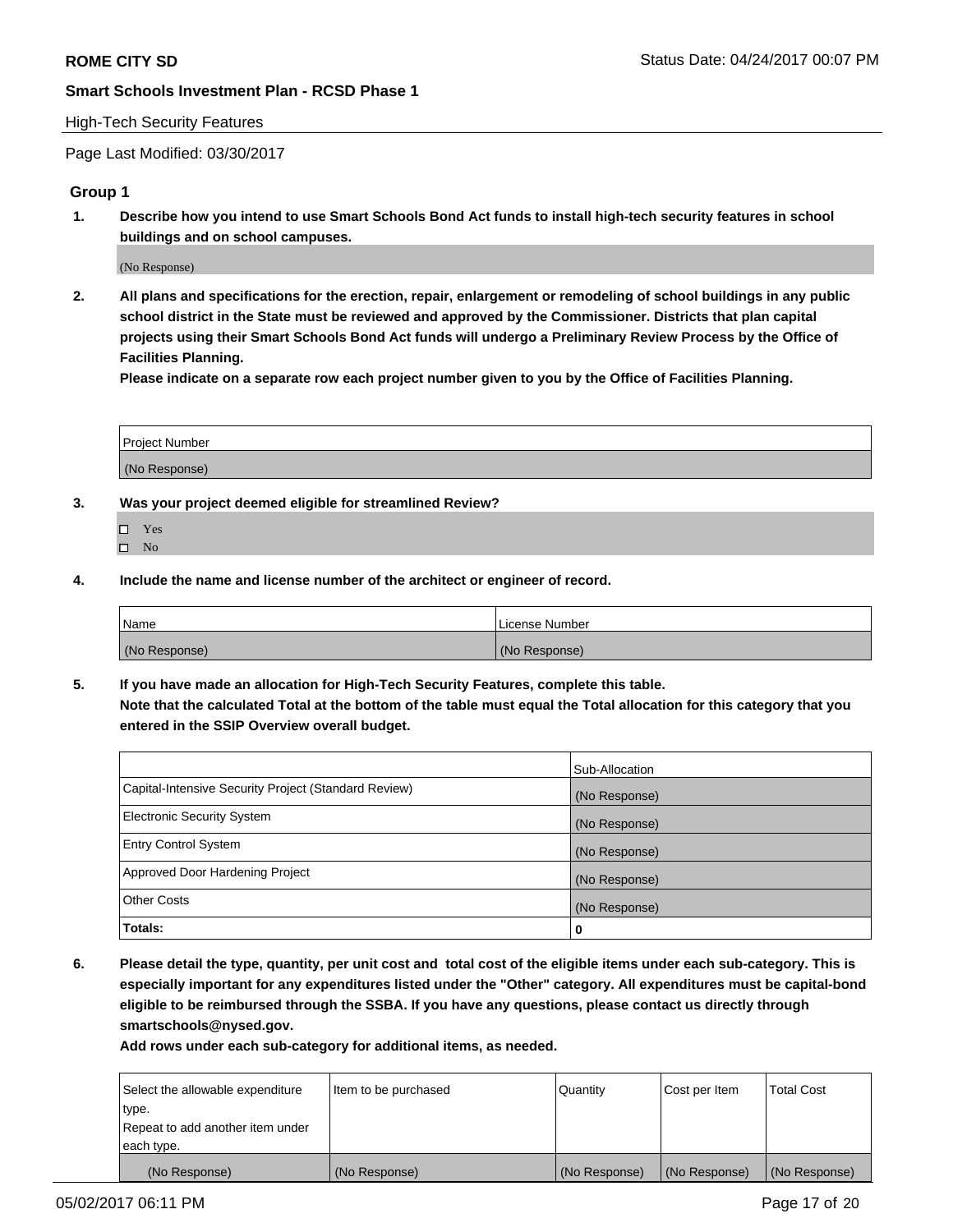# High-Tech Security Features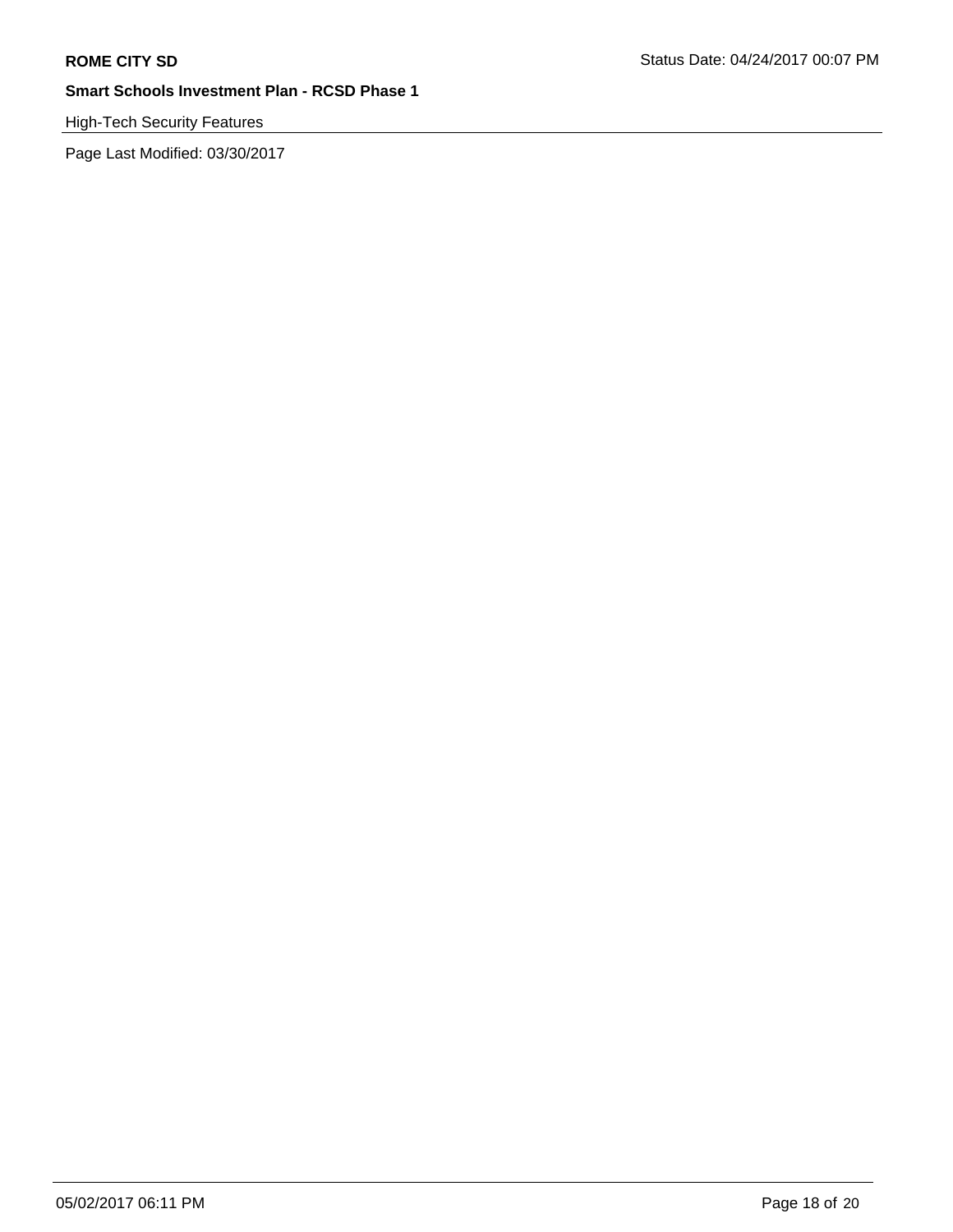Report